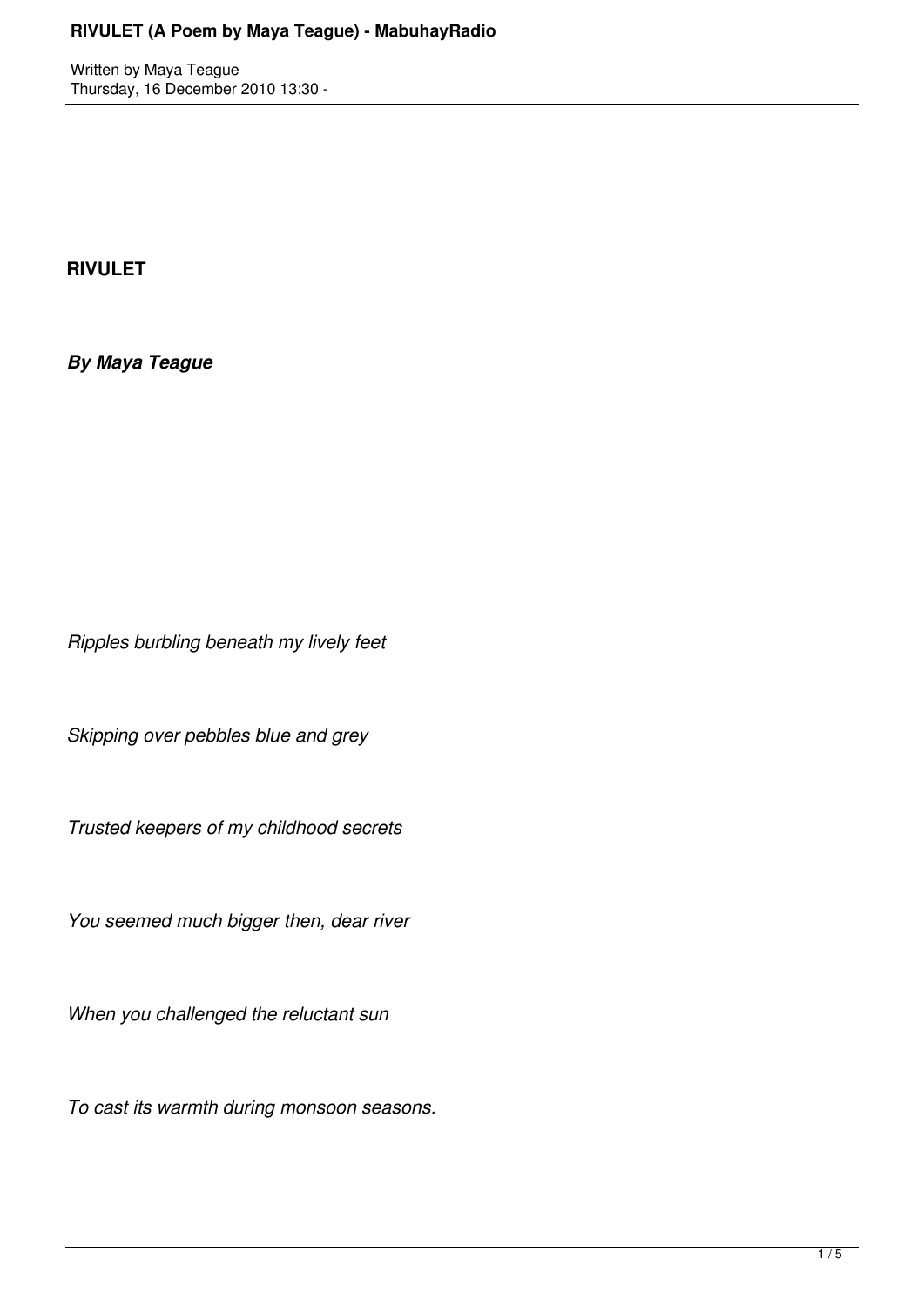Written by Maya Teague Thursday, 16 December 2010 13:30 -

*In the summer you coaxed the gods*

*That we may run kissed by crystal raindrops*

*The murmur of your suds a gentle lilt*

*As we traded earnest schemes.*

*At night you implored the moon to whisper*

*Into our senses the night's solemn secrets.*

*We came to you each morn, my benevolent brook*

*Carrying heavy, improbable dreams*

*The day's burdens we cast upon your busy swirls*

*Names of despised elders we hurled*

*At your absconding waves*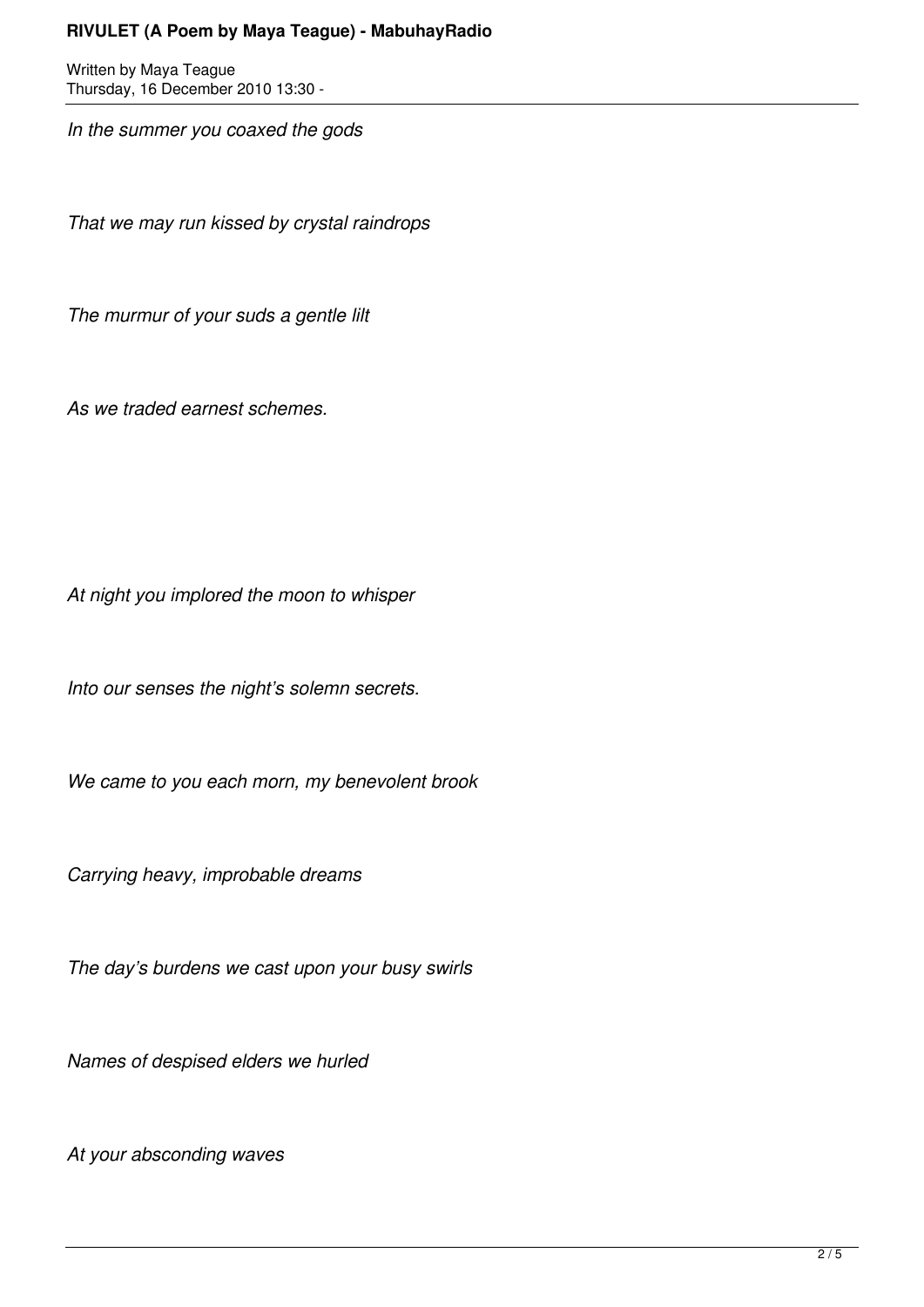Written by Maya Teague Thursday, 16 December 2010 13:30 -

*To be banished into faraway towns!*

*O cheery little creek, how you solaced me*

*My juvenile tears you swallowed in your gullet*

*My anguish you confiscated when you mirrored*

*Dancing waves in my desolate eyes*

*And my joys! How you gurgled like a baby tickled*

*I offered you my smiles and the day's gains*

*The butterflies we nicknamed flittered about*

*Colorless lizards bounded on glistening stones*

*Ants, toads, bugs that have tasted my skin --*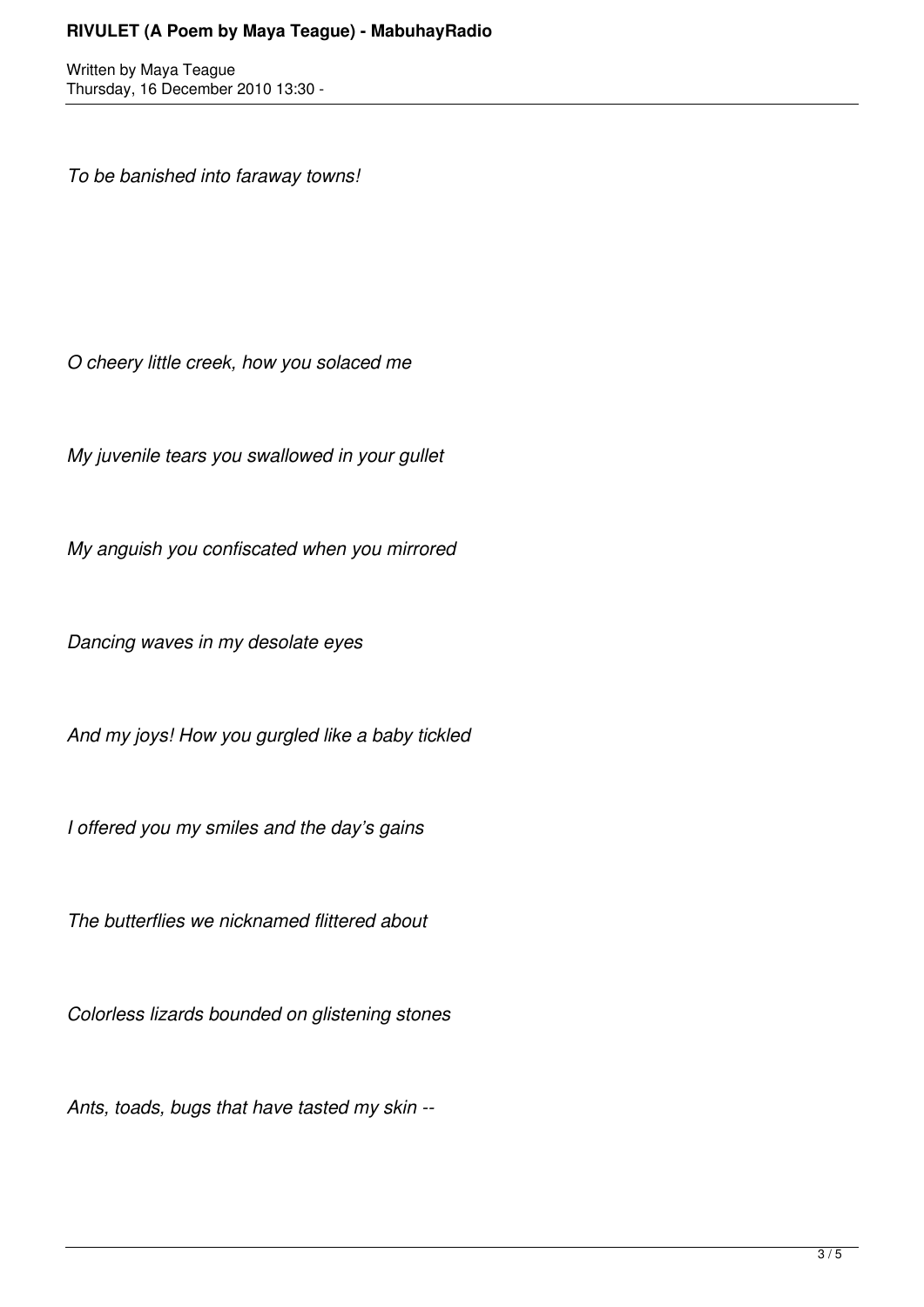Written by Maya Teague Thursday, 16 December 2010 13:30 -

*All impatient to partake of a child's merry feast!*

*But here, alas, my lonely little river*

*How old and barren you have become!*

*New-sprung rocks have deformed your sinews*

*Unruly brown grasses have covered you*

*Your beauty and usefulness they have shunned.*

*The suburbs will never know the ancient rituals*

*Remembrances my heart will hold forever*

*My happiest years concealed in your deep, deep soul.*

*Sleep, my old friend, rest your weary head for the nonce*